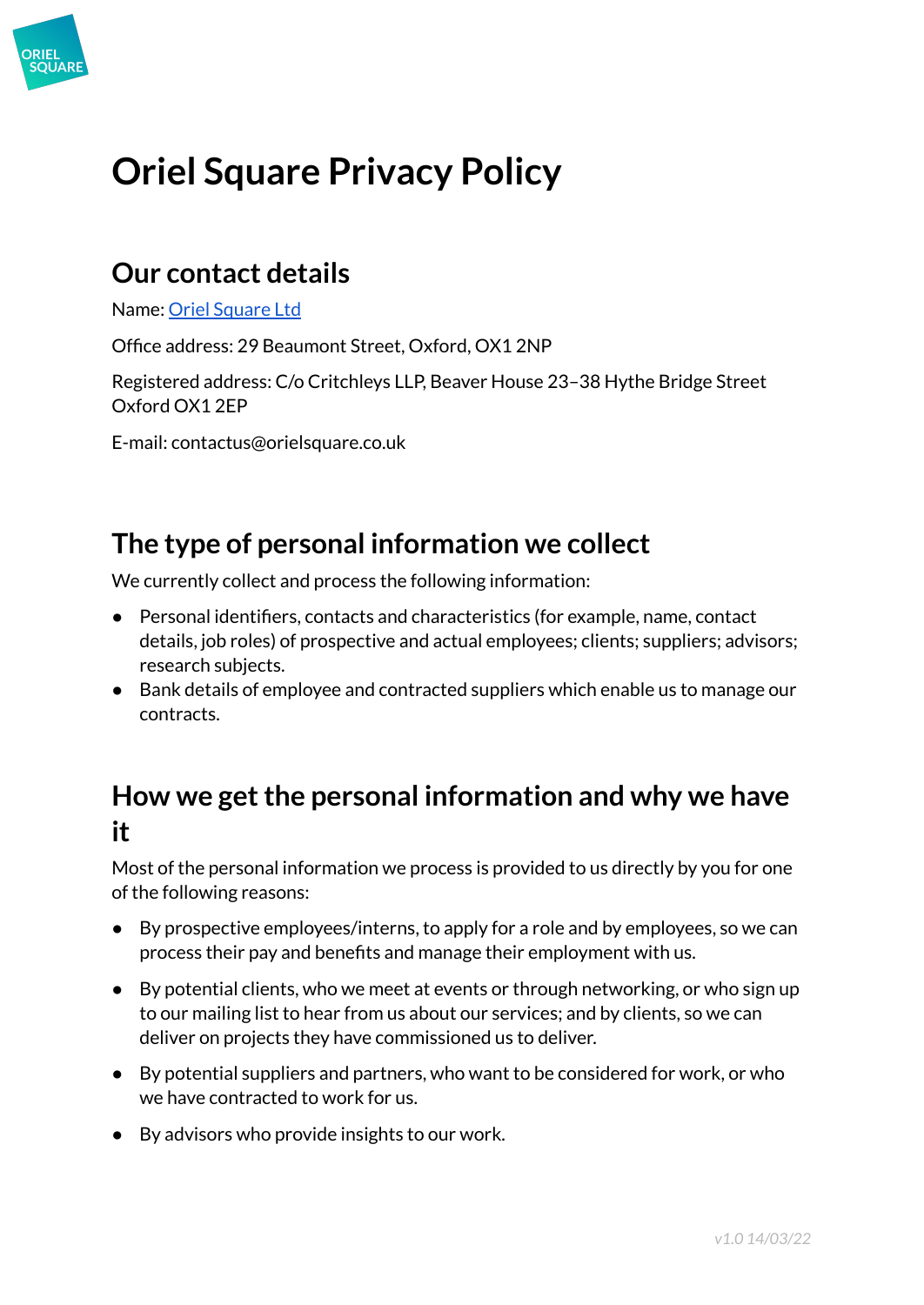

● By research subjects who are providing their views and experiences to inform our projects.

We also receive personal information indirectly, from the following sources in the following scenarios:

● From LinkedIn and other publicly available sources of data, to research potential and existing clients and suppliers, or to identify potential employees.

We will only use the information that you have given us in order to deliver our services and run our business.

We may share this information with our suppliers and our clients if that is necessary to deliver our services.

We will not sell your personal information to anyone.

Under the General Data Protection Regulation (GDPR), the lawful bases (taken in each case from: https://gdpr-info.eu/art-6-gdpr/) we rely on for processing this information are:

#### **(b) We have a contractual obligation.**

- Our employees;
- Clients, so we can deliver on projects they have commissioned us to deliver;
- Suppliers who we have contracted to work for us;
- Research subjects who are providing their views and experiences to inform our projects.

#### **(f) We have a legitimate interest.**

- Prospective employees, to apply for a role;
- Potential clients, who we meet at events or through networking;
- Advisors who provide insights to our work;
- Potential suppliers.

**(a) Your consent. You are able to remove your consent at any time. You can do this by contacting [contactus@orielsquare.co.uk](mailto:contactus@orielsquare.co.uk)**

- Potential clients, who sign up to our mailing list to hear from us about our services;
- Potential suppliers who are on our supplier database.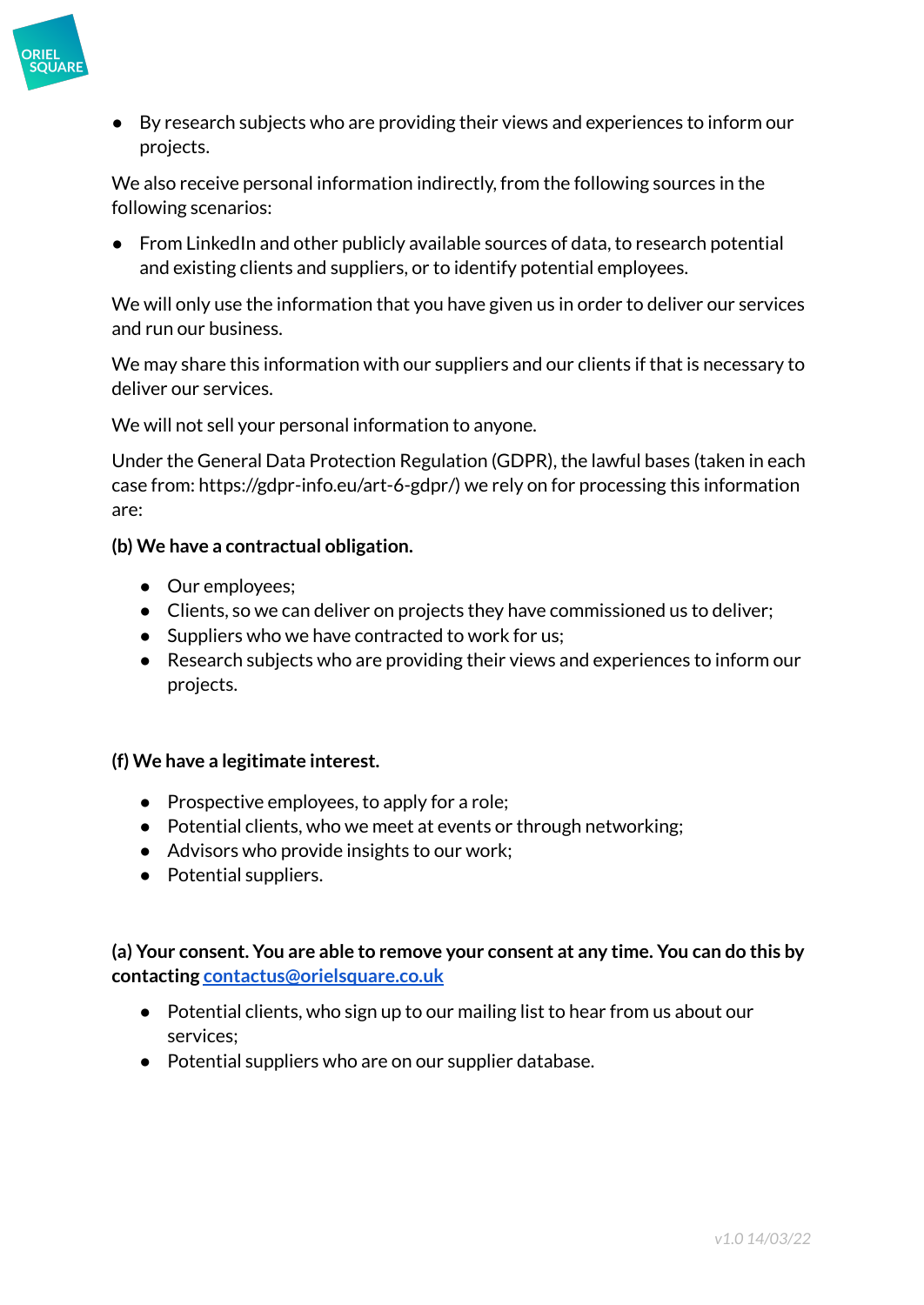

### **How we store your personal information**

Your information is securely stored on our G Suite account and in some cases on MailChimp.

#### **How long do we keep your data and how do we dispose of it?**

*Prospective employees/interns:* we keep information about all prospective applicants so that we can contact them again should a suitable vacancy arise. After five years, we delete the information from our files.

*Employees*: we keep information for as long as an employee works for us. After they have left our employment, we keep their details on file for two years after their employment ends, to deal with any issues that arise post-employment.

*Clients:* potential clients stay on our mailing list indefinitely unless they opt out or ask to be removed, or we remove them.

Potential suppliers: stay on our files or database indefinitely unless they ask to be removed, or we remove them.

*Advisors:* information is retained while we continue a relationship. If an advisor does not wish to work with us, their details will be removed from our files except their name so we know not to approach them again.

*Research subjects:* personal information is anonymised at the completion of the project.

## **Your data protection rights**

Under data protection law, you have rights including:

**Your right of access** - You have the right to ask us for copies of your personal information.

**Your right to rectification** - You have the right to ask us to rectify personal information you think is inaccurate. You also have the right to ask us to complete information you think is incomplete.

**Your right to erasure** - You have the right to ask us to erase your personal information in certain circumstances.

**Your right to restriction of processing** - You have the right to ask us to restrict the processing of your personal information in certain circumstances.

**Your right to object to processing** - You have the right to object to the processing of your personal information in certain circumstances.